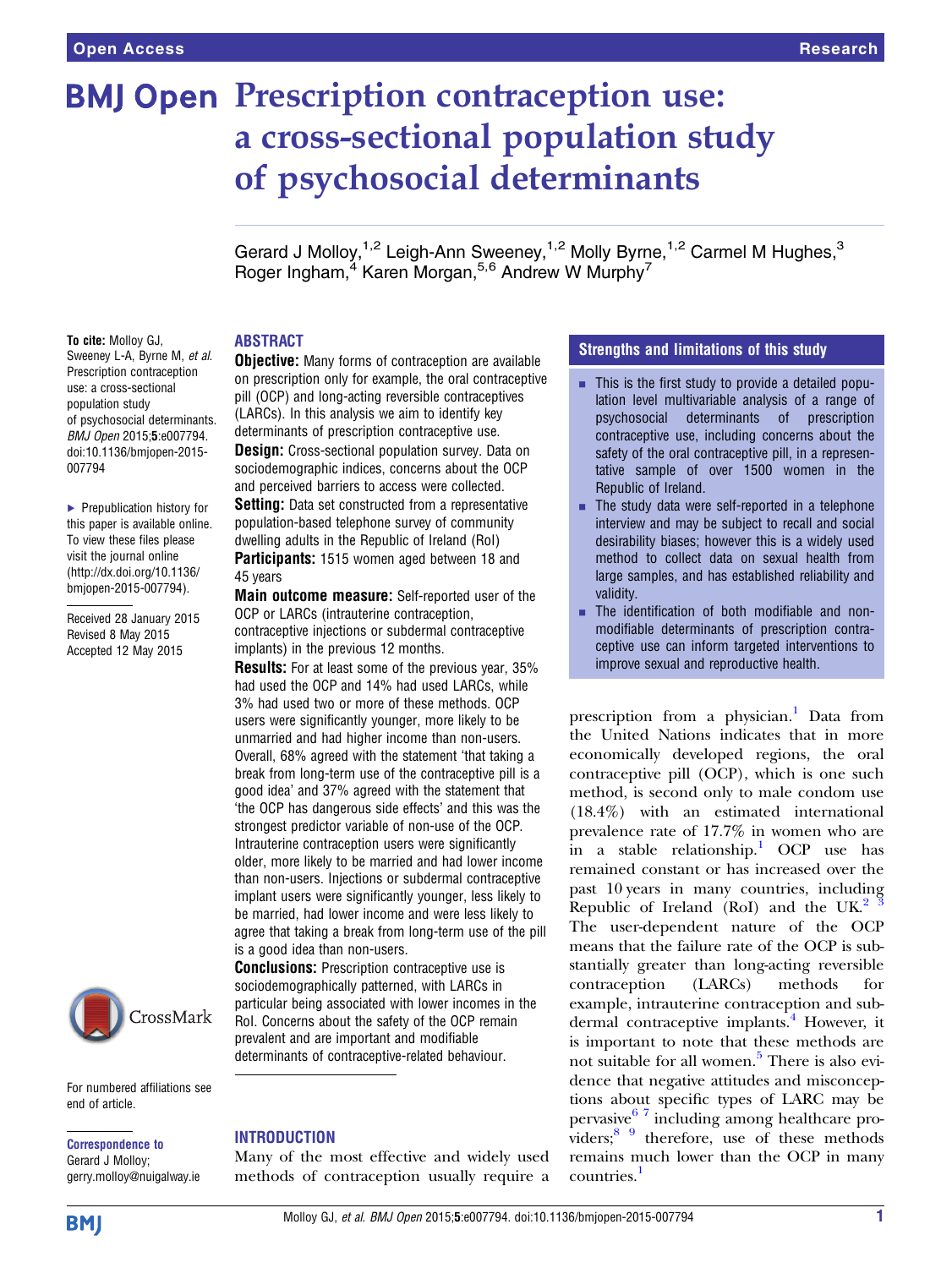Previous studies have shown that certain types of prescription contraception tend to be more widely used by certain demographic groups. However, these studies are somewhat dated, of variable methodological quality and from a limited range of sociocultural contexts.<sup>[10](#page-6-0)</sup> Additionally, these studies have not examined the independence of sociodemographic predictors in accounting for prescription contraception use. Some of these predictors become more closely related over time. For example, age and marital status have become more strongly associated with each other due to the increasing age at which people marry and the rapidly changing pat-terns of relationship stability in some countries.<sup>[11 12](#page-6-0)</sup> It is also possible that there may be age-dependent beliefs about contraception, for example, the OCP, which could determine its use. This may be due to the high profile reporting of health risks associated with earlier versions of the OCP to which older contraceptive users may have been exposed and the improved safety of more recent versions of the  $OCP<sup>5</sup>$  In the context of RoI, there is also evidence that older contraceptive users may not have received information on contraception as part of their formal sex education.<sup>[2](#page-6-0)</sup> Analyses examining how beliefs about the OCP vary by age are necessary in order to elucidate under what conditions a range of factors explain patterns of OCP use.

Beliefs about the safety of medical treatments are of particular interest as these variables are potentially modifiable determinants of uptake and adherence to prescription contraception. There is a significant body of research focusing on the 'Necessity-Concerns frame-work' of treatment adherence over the past 15 years.<sup>[13](#page-6-0) [14](#page-7-0)</sup> This approach emphasises the individual's judgement of personal need for medication or other forms of treatment (necessity beliefs) and concerns about the potential adverse consequences of taking it for example, side effects and long-term use. Although much of this literature focuses on chronic illness, more recent work has identified similar associations between these treatment beliefs and adherence to the OCP, particularly concerns about the  $OCP<sup>15</sup>$ . This latter study was in a small sample of students (N=130) in the UK, therefore the external validity of these findings is limited. In the present study, we examine whether a range of sociodemographic variables, including concerns about the OCP and barriers to access can account for prescription contraception use in a representative sample of women between the ages of 18 and 45 in the general population in RoI. Specifically, we examine OCP use and two types of LARC use, namely intrauterine contraception and contraceptive injections or subdermal contraceptive implants. Although some studies have combined these into one LARC user category, $16$  it is likely that the characteristics of users vary for these methods given the previous trends to avoid intrauterine contraception in nulliparous women.<sup>[17 18](#page-7-0)</sup> Therefore, we assess intrauterine contraception use and contraceptive injections or subdermal contraceptive implants use separately in our analysis.

Although these represent three distinct prescription contraception methods, the latter two methods are combined into one category in this study measure, due to the low frequency of use of contraceptive injections and subdermal contraceptive implants.

# **METHOD**

# Study design

Data were drawn from women who participated in the Irish Contraception and Crisis Pregnancy Study 2010  $(ICCP-2010)$  $(ICCP-2010)$  $(ICCP-2010)$ .<sup>2</sup> This was a nationally representative crosssectional survey of men and women between the ages of 18 and 45 who were living in RoI (N=3002; women n=1515). The study was designed to describe attitudes, knowledge and behaviours relating to sexual health and, in particular, contraception and crisis pregnancy. Crisis pregnancy in this context was defined as "a pregnancy that represents a personal crisis or an emotional trauma in either of the following circumstances: (a) a pregnancy that began as a crisis, even if the crisis was subsequently resolved or (b) a pregnancy that develops into a crisis before the birth due to a change in circumstances."<sup>[2](#page-6-0)</sup>

#### Setting and sample

This population-based telephone survey was conducted in 2010. The random digit dialling of both landline and mobile phones and the quota sampling technique that was used to ensure a representative sample of the general population within this age band are described in detail in the main report and a separate publication. $2^{19}$  $2^{19}$  The overall response rate to the survey was 69%.

## Recruitment and consent

A standardised introduction to the study was used to describe who was carrying out the survey, its confidential nature and how the telephone numbers had been randomly selected. Following confirmation that the respondent was over 18 years of age and verbal agreement to participate, the telephone interview began.

#### Questionnaire survey

The telephone-administered questionnaire collected information on the participant's sociodemographic data, living arrangements, children, sex education, knowledge and attitudes about contraception, contraceptive use over the past year, sources of contraception and contraceptive services, sexually transmitted infections, most recent sexual partnership, experience of pregnancy and knowledge of crisis pregnancy services, including abortion. The full questionnaire and data set are available on request from the Irish Social Science Data Archive. For the present study, we highlight 10 variables in our main analyses; these psychosocial variables were selected based on previous literature and variables that capture aspects of an individual's motivation, capability and opportunity to use prescription contraception, as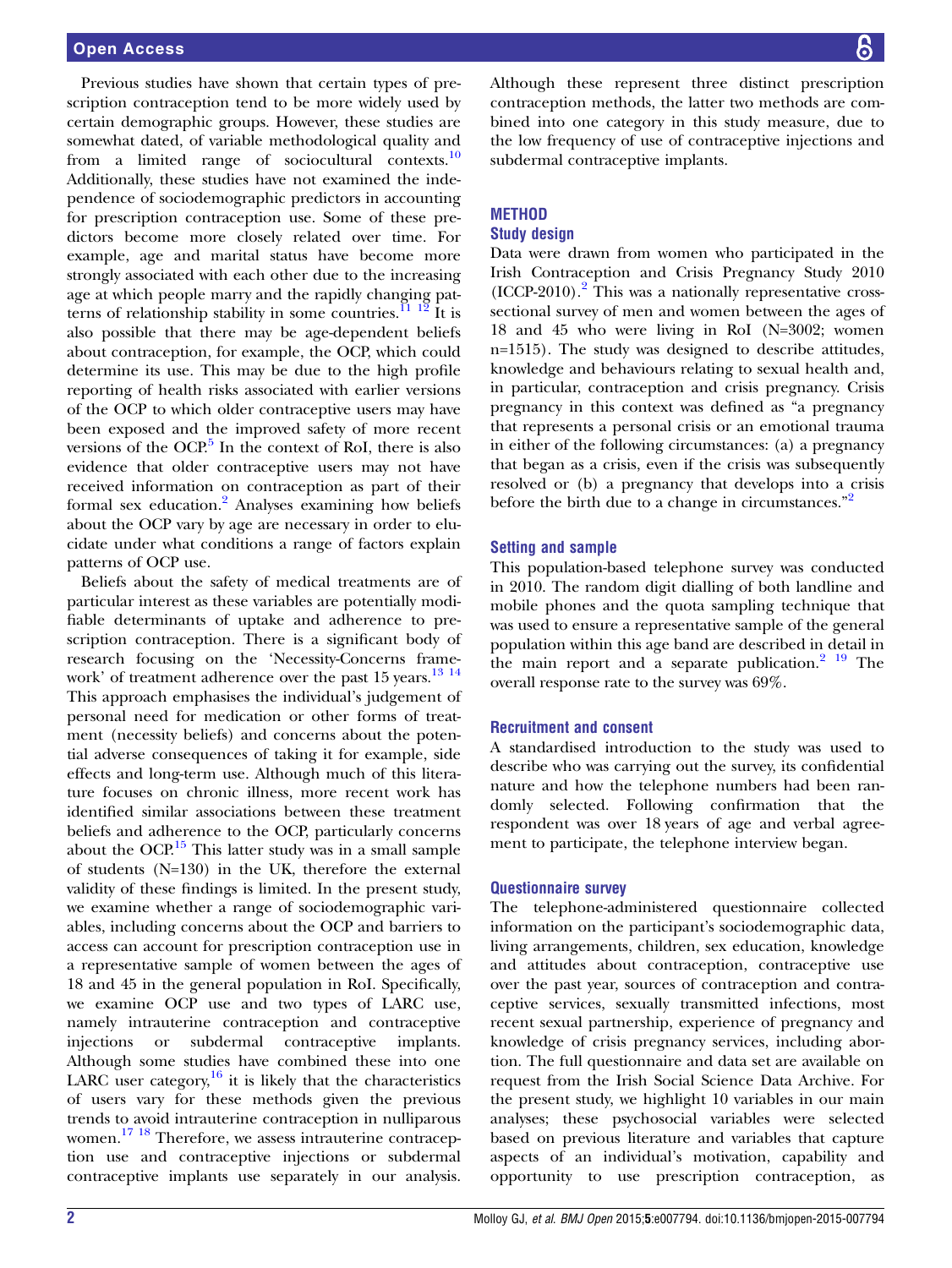defined by the behaviour change wheel approach for identifying factors for behaviour change interventions.<sup>[20](#page-7-0)</sup>

## Sociodemographic data

In addition to age in years, data were gathered on marital and relationship status (married, separated, divorced, widowed and never married), education (primary or incomplete secondary only, complete secondary and third level) and whether respondents were in receipt of general medical services (GMS). Such entitlement is based on an assessment of individual's income and is therefore a reliable indicator of socioeconomic status; individuals with GMS have lower incomes. In 2010, approximately 40% of the population in RoI had GMS eligibility. At the time of this survey patients with such eligibility receive all medications, including contraceptives, free of charge; non-GMS patients pay for all prescriptions up to a monthly limit of approximately €90.

# Prescription contraception use in the past year

In order to assess prescription contraception use, respondents were asked 'Which of these methods of contraception or precautions to avoid pregnancy have you and any partner (s) used together in the last year?' The first contraceptive mentioned on this list was 'The contraceptive pill'. The fifth contraceptive method mentioned on the list was 'Coil, intrauterine device or intrauterine system (Mirena)'. The eleventh method mentioned was 'Injections (Depo Provera) or Implanted contraceptive capsules' (Implanon). If respondents used these in the past year, they were scored as 1 and if not, they were scored as 0. It is important to note that this would not necessarily refer to continuous use of these methods. Participants were also asked which methods of contraception or precautions to avoid pregnancy had they ever heard of as part of this section.

# Concerns about the OCP

Two items assessed concerns about the contraceptive pill. These were, 'The contraceptive pill has dangerous side-effects' and 'Taking a break from the long-term use of the contraceptive pill is a good idea'. These were scored on a five-point scale from 1 Strongly Agree to 5 Strongly Disagree. Higher scores related to lower concerns. There was a small to moderate positive correlation between these two items  $(r=0.15, p<0.01)$ , which indicates that they can be treated as distinct but related aspects of concerns about the OCP. A 'Don't know' response that was not part of the five-point scale was used by approximately 3% of the participants; therefore, the two concern variables were dichotomised into 'Agree' versus 'Other' to preserve cases in the analyses. Those scoring Strongly Agree and Agree were classified as 'Agree' and all other responses were classified as 'Other'.

## Barriers to access

Various barriers to accessing contraception were assessed in ICCP-2010. These included the following items: Do not know where to get contraception/services, cannot access contraception/services in your locality, are embarrassed about accessing contraception/services, cannot afford contraception/services. The responses to these items were 'Yes' or 'No'. As less than 1% of the overall sample responded 'Yes' to the item 'Do not know where to get contraception/services,' this variable was not included in the analyses. Therefore, these four variables are binary variables where participants were classified as Yes or No. Participants were also asked 'How difficult do you find it to get contraception?' Responses were provided on a four-point scale from 1 very difficult to 4 not at all difficult.

# Data analyses

Descriptive statistics were calculated for the main study variables in order to characterise the sample. Independent t tests and  $\chi^2$  tests for independence were used to compare groups on continuous and categorical data respectively. Logistic regression analyses were used to test multivariable models. The final complete multivariable model allowed the statistical independence of the predictive variables to be established. Logistic regression provides ORs and 95% CIs for each predictor of prescription contraception use, which calculates estimates of effect sizes for the study predictors. As there were 536 OCP users (35%) and 152 intrauterine contraception users  $(10\%)$  in this sample (n=1515), there were sufficient numbers of events per variable to use our multivariable logistic regression with 10 predictors. $^{21}$  $^{21}$  $^{21}$  As there were only 67 women using injections or subdermal contraceptive implants (4%) this analysis could provide less reliable estimates with 10 predictors. Moderation analyses were carried out using the moderation script for SPSS developed by Hayes and Matthes.<sup>[22](#page-7-0)</sup> Moderation analyses were used to assess whether there were agedependent associations between beliefs about the OCP and OCP use. This tested whether the strength of the association between beliefs about the OCP and OCP use varies for different age groups. All analyses were weighted to ensure that the results are representative of the population. Full details of the weighting parameters used are provided in the ICCP-[2](#page-6-0)010 report.<sup>2</sup>

#### RESULTS Sample

An outline of the sample characteristics grouped by prescription contraception users and non-users of that method is provided in [table 1](#page-3-0). Forty-four women (3%) had used two or more of the OCP, intrauterine contraception, contraceptive injections or subdermal contraceptive implants in the previous year, therefore the totals do not equal 1515 participants in [table 1.](#page-3-0) The three most widely used methods of contraception were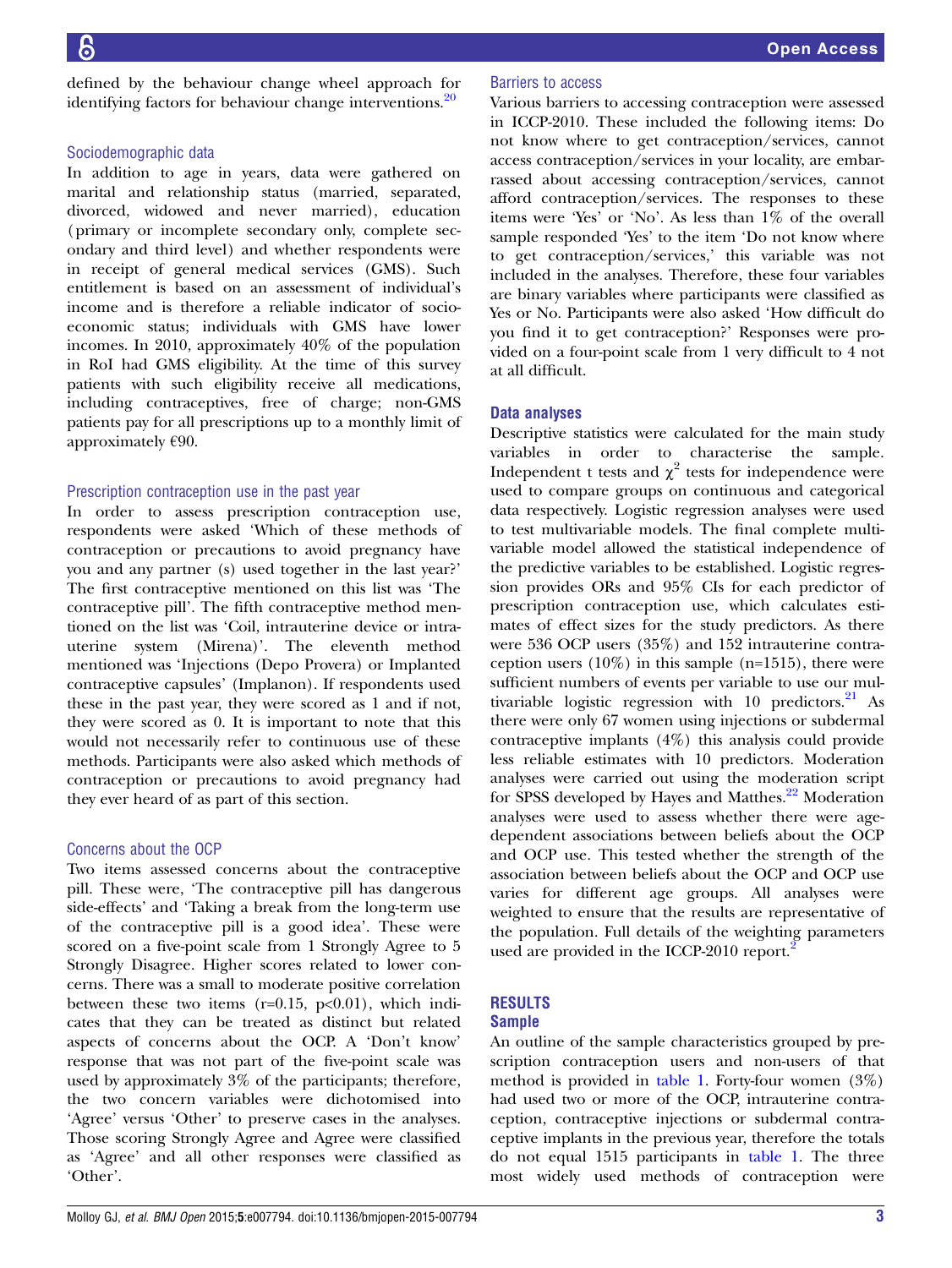<span id="page-3-0"></span>

| OCP or LARCs user status<br>Sample characteristics of study participants (n=1515) by<br>Table 1 |                                                                                                                                                                                                                                              |                                                                                   |                                                                                                                                                       |                                                                                                                                             |                                                                                     |
|-------------------------------------------------------------------------------------------------|----------------------------------------------------------------------------------------------------------------------------------------------------------------------------------------------------------------------------------------------|-----------------------------------------------------------------------------------|-------------------------------------------------------------------------------------------------------------------------------------------------------|---------------------------------------------------------------------------------------------------------------------------------------------|-------------------------------------------------------------------------------------|
|                                                                                                 |                                                                                                                                                                                                                                              | Jon-use                                                                           | ntrauterine                                                                                                                                           | contraceptive<br>njections or<br>subdermal                                                                                                  | <b>Von-users</b>                                                                    |
|                                                                                                 | <b>OCP</b> user                                                                                                                                                                                                                              |                                                                                   | contraception                                                                                                                                         |                                                                                                                                             | of LARCs                                                                            |
| Variable                                                                                        | n=536<br>(35%)                                                                                                                                                                                                                               | of OCP<br>n=978<br>(65%)                                                          | $n=152$<br>(10%)                                                                                                                                      | implant<br>n=67<br>(4%)                                                                                                                     | n=1302<br>(86%)                                                                     |
| Age in years (SD)                                                                               | $(7)$ $(7)$<br>$(8)$<br>$(8)$<br>$(8)$<br>$(2)$<br>$(4)$<br>$(2)$<br>$(2)$<br>$(2)$<br>$(3)$<br>$(3)$<br>$(5)$<br>$(5)$<br>$(6)$<br>$(7)$<br>$(8)$<br>$(6)$<br>$(7)$<br>$(8)$<br>$(1)$<br>$(2)$<br>$(3)$<br>$(5)$<br>$(6)$<br>$(7)$<br>$(8)$ | 33(8)                                                                             | $\begin{array}{l} 36 (6)^* \\ 110 (72)^* \\ 45 (30)^* \\ 65 (43) \\ 69 (39) \\ 10 (30) \\ 69 (30) \\ 10 (30) \\ 10 (30) \\ 4 \ 4 \ 4 \ 9 \end{array}$ | $28(7)$<br>$21(31)$<br>$21(30)$<br>$21(30)$<br>$21(30)$<br>$21(30)$<br>$21(30)$<br>$21(30)$<br>$21(30)$<br>$21(30)$<br>$21(30)$<br>$21(30)$ | 31 (8)<br>542 (42)<br>551 (42)<br>507 (24)<br>472 (37)<br>472 (0.55)<br>3.79 (0.55) |
| Married (%)                                                                                     |                                                                                                                                                                                                                                              |                                                                                   |                                                                                                                                                       |                                                                                                                                             |                                                                                     |
| Education (% third level)                                                                       |                                                                                                                                                                                                                                              |                                                                                   |                                                                                                                                                       |                                                                                                                                             |                                                                                     |
| General medical services (% yes)                                                                |                                                                                                                                                                                                                                              |                                                                                   |                                                                                                                                                       |                                                                                                                                             |                                                                                     |
| The OCP has dangerous side-effects (% agree)                                                    |                                                                                                                                                                                                                                              |                                                                                   |                                                                                                                                                       |                                                                                                                                             |                                                                                     |
| (% agree)<br>Taking a break from the long-term use of the OCP is a good idea (                  |                                                                                                                                                                                                                                              |                                                                                   |                                                                                                                                                       |                                                                                                                                             |                                                                                     |
| How difficult do you find it to get contraception (SD)                                          |                                                                                                                                                                                                                                              | 502 (51)<br>391 (40)<br>391 (40)<br>391 (42)<br>403 (71)<br>673 (2.5)<br>34 (2.5) |                                                                                                                                                       |                                                                                                                                             |                                                                                     |
| Cannot access contraception/services in your locality (% yes)                                   |                                                                                                                                                                                                                                              |                                                                                   |                                                                                                                                                       |                                                                                                                                             | 47(4)<br>39(3)                                                                      |
| Are embarrassed about accessing contraception/services (% yes)                                  |                                                                                                                                                                                                                                              | 23(2)<br>19(2)                                                                    |                                                                                                                                                       |                                                                                                                                             |                                                                                     |
| Cannot afford contraception/services (% yes)                                                    |                                                                                                                                                                                                                                              |                                                                                   |                                                                                                                                                       |                                                                                                                                             | 35(3)                                                                               |
| *<0.01: Comparisons are with the non-user group of the specified contraception                  |                                                                                                                                                                                                                                              |                                                                                   |                                                                                                                                                       |                                                                                                                                             |                                                                                     |
| $+0.05.$                                                                                        |                                                                                                                                                                                                                                              |                                                                                   |                                                                                                                                                       |                                                                                                                                             |                                                                                     |
| LARCs, long-acting reversible contraceptives; OCP, oral contraceptive pill                      |                                                                                                                                                                                                                                              |                                                                                   |                                                                                                                                                       |                                                                                                                                             |                                                                                     |

condoms (39%), the OCP (35%) and the intrauterine contraception (10%). The 'non-users of LARCs' column in table 1 refers to participants who neither used intrauterine contraception use nor subdermal contraceptive implants as a method of contraception in the previous year. Full details of the study sample are provided elsewhere.<sup>2</sup> Eighty-three per cent had heard of the OCP, 76% had heard of intrauterine devices/systems and 72% had heard of injections or subdermal contraceptive implants. Only 5% of women had not used any method of contraception in the previous year. OCP users, compared with non-OCP users, were significantly younger, were less likely to be married, less likely to be in receipt of GMS, less likely to believe that the pill has dangerous side effects, less likely to believe that taking a break from the long-term use of the contraceptive pill is a good idea, more likely to report difficulty in getting contraception, more likely to report that they could not access contraception/services in their locality and more likely to say they could not afford contraception/services. Intrauterine contraception users were significantly older, more likely to be married, less likely to have third level education and more likely to be in receipt of GMS. Injections or subdermal contraceptive implants users were more likely to be significantly younger, more likely to be unmarried, more likely to be in receipt of GMS and less likely to believe that taking a break from the long-term use of the contraceptive pill is a good idea. In the total sample (n=1515),  $37\%$  agreed with the statement that the OCP had dangerous side effects and 68% agreed that taking a break from long-term use of the contraceptive pill was a good idea. The proportion of participants in all groups who reported barriers to access was relatively low that is,  $\leq 5\%$ .

In the multivariable analysis presented in [table 2](#page-4-0), all study variables were included regardless of univariate associations in order to assess the statistical independence of these determinants. In this table, ORs less than 1 are associated with non-use of the method; for example, being married and having general medical services were associated with non-use of the OCP as shown in [table 2.](#page-4-0) The multivariable model shows that younger age, being unmarried, not being in receipt of GMS and not believing that the OCP has dangerous side effects emerged as significant independent predictors of OCP use. The strongest predictor was not agreeing with the statement that 'The contraceptive pill has dangerous side effects'. This overall pattern of findings did not change when the continuous measures of education and concerns about the OCP were included in place of the dichotomised variables. In [table 2](#page-4-0) intrauterine contraception use and subdermal contraceptive implants use are compared with non-use of these methods. Older age, being married and being in receipt of GMS were significant predictors of intrauterine contraception use, while younger age, being in receipt of GMS and not agreeing that taking a break from the long-term use of the contraceptive pill is a good idea were significant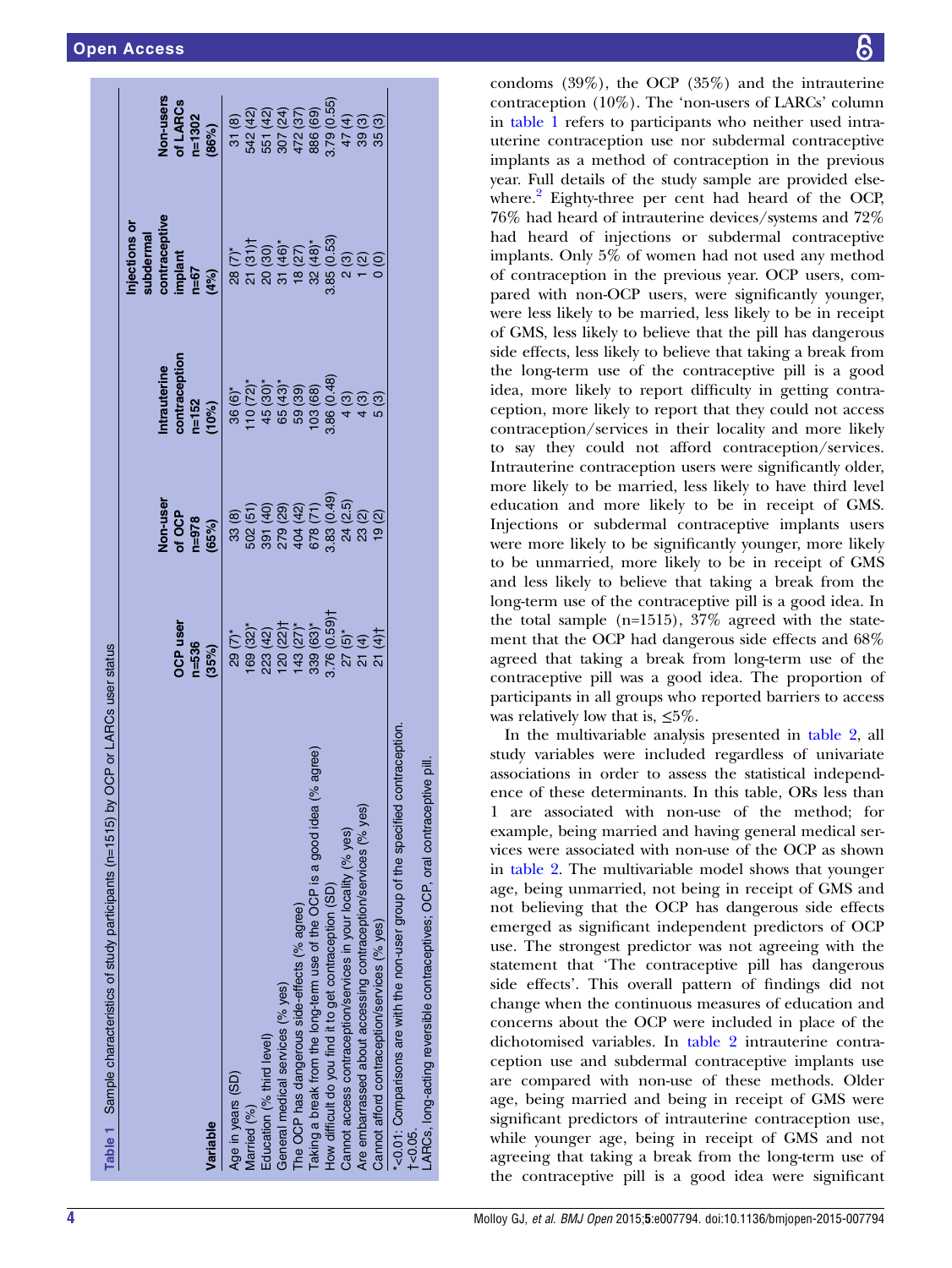<span id="page-4-0"></span>Table 2 Multivariable logistic regression predicting prescription contraception use (1=Yes, 0=No) among study participants (n=1515\*)

|                                                                                | <b>OCP</b> |              | <b>Intrauterine</b> | contraception  | <b>Injections or</b><br>subdermal<br>implant | contraceptive    |
|--------------------------------------------------------------------------------|------------|--------------|---------------------|----------------|----------------------------------------------|------------------|
| <b>Predictor variable</b>                                                      | <b>OR</b>  | 95% CI       | <b>OR</b>           | 95% CI         | <b>OR</b>                                    | 95% CI           |
| Age in years (continuous)                                                      | $0.92+$    | 0.91 to 0.94 | $1.10+$             | 1.06 to $1.13$ | $0.92+$                                      | 0.88 to 0.97     |
| Unmarried (reference)                                                          | 1.00       |              | 1.00                |                | 1.00                                         |                  |
| Married                                                                        | $0.67+$    | 0.51 to 0.89 | 2.48†               | 1.62 to 3.80   | 1.09                                         | 0.56 to 2.13     |
| Education at third level-no (reference)                                        | 1.00       |              | 1.00                |                | 1.00                                         |                  |
| Education at third level-yes                                                   | 0.83       | 0.65 to 1.07 | 0.74                | 0.49 to 1.12   | 0.74                                         | 0.41 to 1.32     |
| General medical services-no (reference)                                        | 1.00       |              | 1.00                |                | 1.00                                         |                  |
| General medical services-yes                                                   | $0.62+$    | 0.46 to 0.83 | $2.63+$             | 1.76 to 3.91   | $2.31+$                                      | 1.33 to 3.99     |
| The OCP has dangerous side effects—other (reference)                           | 1.00       |              | 1.00                |                | 1.00                                         |                  |
| The OCP has dangerous side effects-agree                                       | $0.52+$    | 0.43 to 0.68 | 1.19                | 0.81 to 1.76   | 0.84                                         | 0.47 to 1.49     |
| Taking a break from the long-term use of the OCP is a<br>good idea-other (Ref) | 1.00       |              | 1.00                |                | 1.00                                         |                  |
| Taking a break from the long-term use of the OCP is a<br>good idea-agree       | 0.89       | 0.68 to 1.15 | 0.73                | 0.49 to 1.11   | $0.48+$                                      | 0.28 to 0.81     |
| How difficult do you find it to get contraception (continuous)                 | 0.80       | 0.56 to 1.15 | 1.32                | 0.66 to 2.66   | 0.92                                         | 0.44 to 1.91     |
| Cannot access contraception/services in your locality-no<br>(reference)        | 1.00       |              | 1.00                |                | 1.00                                         |                  |
| Cannot access contraception/services in your locality-yes                      | 1.20       | 0.55 to 2.63 | 1.13                | 0.26 to 4.97   | 0.71                                         | 0.11 to 4.45     |
| Are embarrassed about accessing contraception/services<br>-no (reference)      | 1.00       |              | 1.00                |                | 1.00                                         |                  |
| Are embarrassed about accessing contraception/services<br>$-$ yes              | 0.69       | 0.32 to 1.52 | 1.48                | 0.39 to 5.68   | 0.16                                         | $0.01$ to $2.13$ |
| Cannot afford contraception/services-no (reference)                            | 1.00       |              | 1.00                |                | 1.00                                         |                  |
| Cannot afford contraception/services---- yes                                   | 0.88       | 0.40 to 1.92 | 2.31                | 0.63 to 8.44   | 0.99                                         | 0.00 to 0.00     |
| Nagelkerke $R^2$ for full model                                                |            | 0.17         |                     | 0.18           |                                              | 0.11             |
|                                                                                |            |              |                     |                |                                              |                  |

\*numbers vary due to missing values on one or more variables in analyses.

†<0.01; 1=Yes, 0=No; 1=Agree, 0=Other; 1=reference category for binary predictor variables.

OCP, oral contraceptive pill.

predictors of injections or subdermal contraceptive implants use. Being in receipt of GMS was the strongest predictor of both LARCs methods. The multivariate models accounted for a moderate amount of variability in prescription contraception use as indicated by the Nagelkerke  $R^2$  value.

Respondents who agreed that 'The contraceptive pill has dangerous side effects' were significantly older  $(M=32.26, SD=7.83$  years vs  $M=31.42, SD=7.41$  years, t= −2.06, p=0.04), as were respondents who agreed that 'Taking a break from the long-term use of the contraceptive pill is a good idea (M=32.61, SD=7.44 years vs M=29.87, SD=7.53, t=−6.60, p<0.01). In moderation analyses, there was no significant interaction between age and believing that the OCP had dangerous side-effects in predicting OCP use. However, there was a significant interaction between age and believing that taking a break from the long-term use of the contraceptive pill was a good idea (interaction term  $\beta = -0.05$ ,  $p < 0.01$ ). These age-dependent associations are provided in table 3 below. This table compares the strength of this association, that is, β values, at 1 SD above and below the mean value of the moderator variable that is, age.

In older women, that is, those 1 SD above the mean age of 31.85 years agreeing with this statement was strongly predictive of pill non-use, whereas this was not the case among younger women that is, those 1 SD below the mean age. This decomposition of the interaction into these three groups is recommended by statistical texts describing this analytical method.<sup>[22](#page-7-0)</sup>

# **DISCUSSION**

The analysis provides a detailed description of the characteristics of prescription contraception users in

| <b>Table 3</b> Association between agreeing that 'taking a |  |
|------------------------------------------------------------|--|
| break from the oral contraceptive pill is a good idea' and |  |
| OCP non-use across younger, average and older age          |  |
| groups                                                     |  |

| Age in years    | ß       | <b>SE</b> | 95% Cl $\beta$ | p Value |
|-----------------|---------|-----------|----------------|---------|
| $24.23 (-1 SD)$ | 0.09    | 0.15      | $-0.20, 0.39$  | 0.53    |
| 31.85 (mean)    | $-0.26$ | 0.12      | $-0.50, -0.02$ | 0.03    |
| $39.46 (+ 1SD)$ | $-0.61$ | 0.19      | $-0.98, -0.24$ | < 0.01  |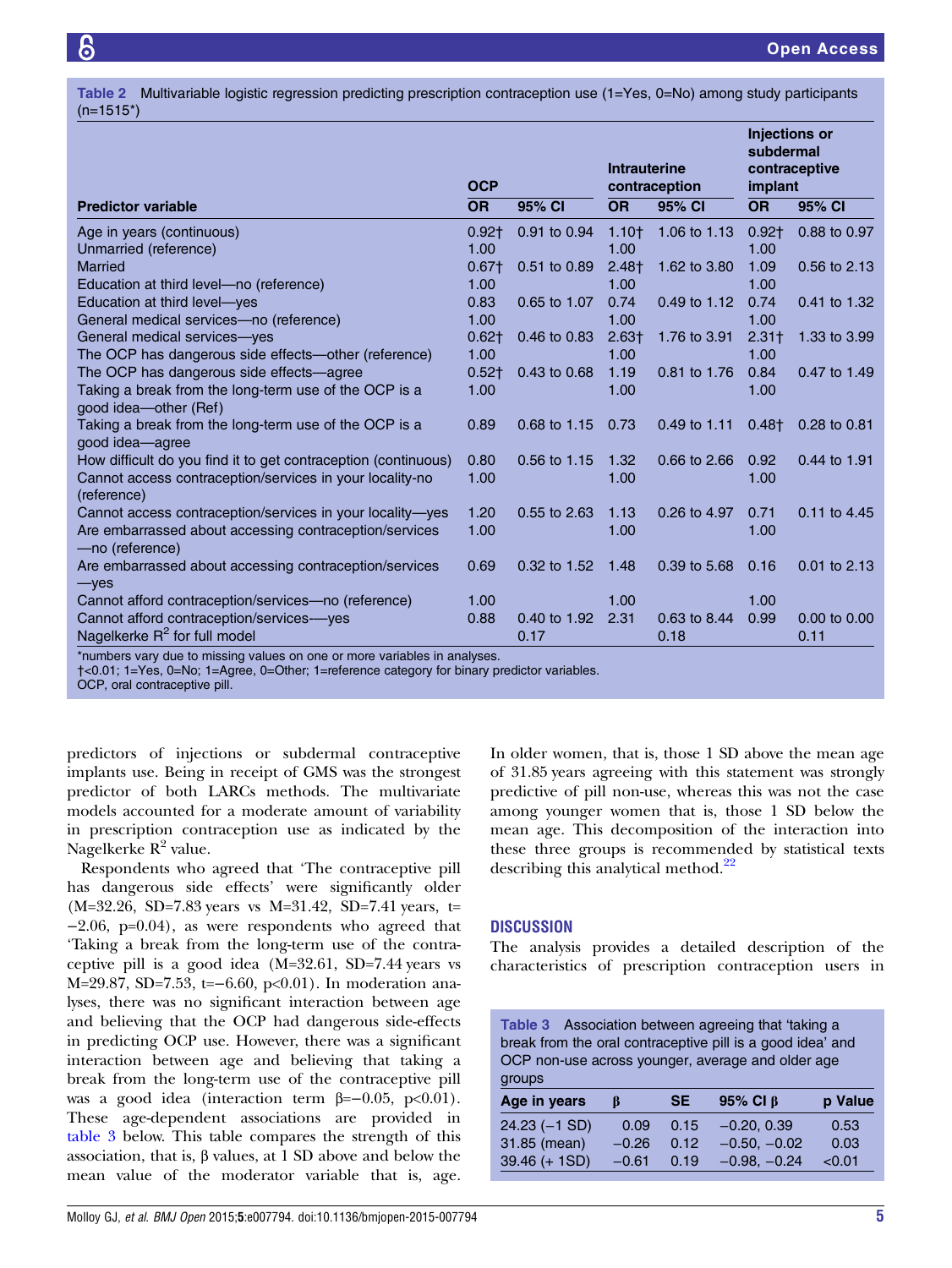RoI. Lower income, as indexed by having GMS, was the strongest predictor of both kinds of LARC use. These results highlight that concerns about the OCP are common and that these concerns are linked to prescription contraception use, with the strongest predictor of not using the OCP being the belief that 'the contraceptive pill has dangerous side-effects'. The analysis also shows that the association between concerns and OCP use varied according to age, with the association being particularly strong among older women. This might be partly explained by exposure to historical reporting of specific health risks associated with the OCP that have since been shown to be unsupported.<sup>[5](#page-6-0)</sup> It is also likely that the increased duration of exposure to the OCP that older users will have may also partly account for this. In the ICCP-[2](#page-6-0)010 report<sup>2</sup> there was evidence indicating that contraception was a topic in the sex education of 70% of those between the ages of 18 and 25 years of age in the survey, but only 34% of those between the ages of 36 and 45 years of age said that contraception was mentioned. This might also partly explain the greater concerns about OCP reported by older women, as it is likely that accurate information about contraception was harder to access.

The independent links between prescription contraception use and age, marital status and having GMS that is, having lower income, are consistent with observations seen in other countries. $\frac{10}{10}$  $\frac{10}{10}$  $\frac{10}{10}$  The prevalence and predictive power of the two variables assessing concerns about the OCP suggests that concerns may continue to have an important role in contraceptive choice, as has been observed in earlier studies in other contexts.<sup>[23](#page-7-0)</sup> The low numbers of respondents reporting barriers to access  $(\leq 5\%)$  and the weak predictive power of 'perceived difficulty' of finding contraception measure suggest that access to contraception is no longer reported as a major problem among adults in RoI and probably not an important determinant of OCP use. However, it is important to acknowledge that there may be barriers to access in those under  $18<sup>24</sup>$  $18<sup>24</sup>$  $18<sup>24</sup>$ . The findings relating to sex education in ICCP-[2](#page-6-0)010 $^2$  do indicate that contraception is more likely to be part of the sex education of younger cohorts. However, it is not universally covered according to the data and there is a relatively recent history of avoiding the topic in sex education, $2$  which may create and reflect implicit social disapproval of contraception.

The predictive power of 'concerns about the OCP' and the potentially modifiable nature of these beliefs suggest that reproductive health promotion needs to place particular emphasis on shaping accurate beliefs about the OCP and indeed LARCs' methods to optimise individual contraceptive choices. In addition to this, it is clear that there are socioeconomic determinants of OCP use in that the current results show that OCP use was more common among those who did not have GMS that is, those with higher income, and LARCs use was more common among those who did have GMS that is, those with lower incomes. Therefore, although few people

indicated that they could not afford contraceptive services (<5%), it is likely that there are socioeconomic barriers to contraception use. Recent intervention studies, including natural experiments, suggest that removing financial and other access barriers can have a substantial impact on uptake of contraceptives, particularly LARCs.<sup>25</sup> 26

The OCP is currently a significantly less expensive option in the short term for those who do not have GMS costing less than  $E20$  per month. Therefore, it is possible that LARCs methods, which may cost up to  $€300$  initially, are not financially feasible for those with incomes just above the threshold that would entitle them to GMS. As a result, LARC use may predominate in those with lowest incomes who do qualify for GMS and those with higher incomes in RoI, where the initial higher cost is not a barrier. It is also worth noting that this socioeconomic difference seen within RoI reflects socioeconomic differences between other countries in respect of LARC use. For example, intrauterine contraception is more commonly used and often freely available in less economically developed parts of the world, for example, in Asia, there is a 27% prevalence among women using contraception, whereas it is a relatively expensive option in many more wealthier regions for example, 6% prevalence in North America.<sup>[18](#page-7-0)</sup> The socioeconomic distribution of LARCs use in RoI is likely to reflect the non-universal coverage of prescription contraceptive costs for both the recipients and providers of contraceptive services.

Contraception has been a controversial sociopolitical topic in the RoI. Prescribing and having contraception of any description was illegal in the RoI until  $1980^{27}$  $1980^{27}$  $1980^{27}$  and emergency contraception was not available without prescription until  $2011.^{28}$  $2011.^{28}$  $2011.^{28}$  This can be largely explained by the particular religious ethos that historically pervaded healthcare and politics in RoI. $29$  This might also partly explain the greater concerns about OCP reported by older women in the present study. Given this cultural backdrop, policy measures such as providing free contraceptive services to all may be likely to receive resistance in RoI from religious lobby groups, even if evidence from health economic analysis in other contexts indicates that this investment may lead to health gain for the population.[30](#page-7-0)

## Limitations and strengths

There are a number of aspects of the methodology where alternative approaches would have been desirable. First, the data were entirely self-reported in the format of a telephone interview. This is subject to the usual problems of recall and social desirability biases in measurement. However, this is a widely used approach with established reliability and validity that may be superior to face-to-face interviews for sensitive topics. $31$  Second, the cross-sectional study design does not allow any causal inferences to be made from the data, as temporality in the relationships between variables cannot be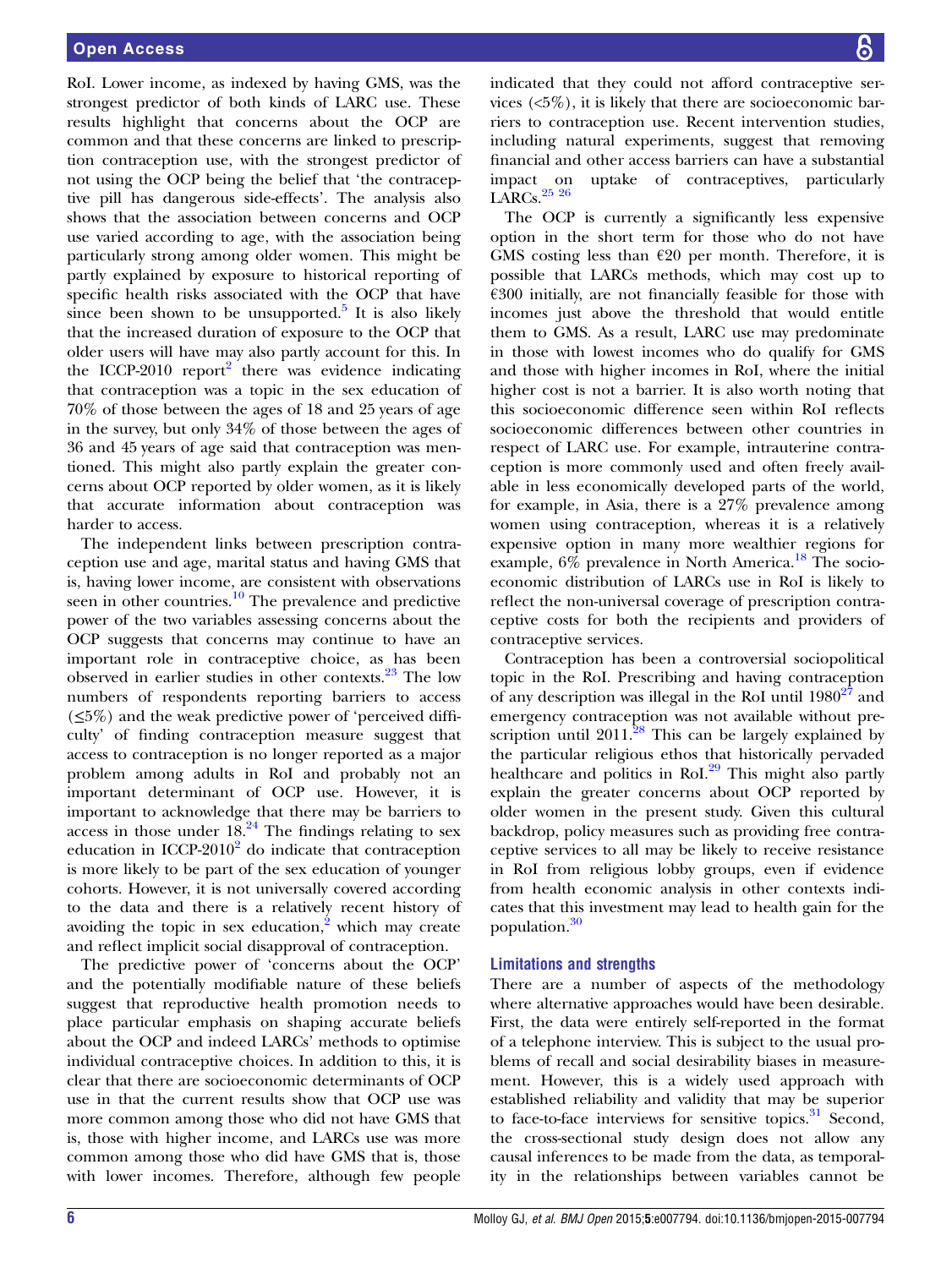<span id="page-6-0"></span>established. Third, it would have been preferable to have psychometrically validated measures of concerns about the pill $15$  and other related psychological constructs related to medication beliefs $^{14}$  $^{14}$  $^{14}$  and LARCs rather than the single item measures used in this study that only addressed the OCP. Fourth, there are a number of additional measures that were not included that would have provided useful information on contraceptive choice; for example, whether the combined oral contraceptive or the progesterone only pill was used and/or whether the participant's reason for using contraception was for contraception only or for other medical reasons. Finally, this is a unique healthcare context where funding models for contraceptive services differ from many other healthcare systems.

Nevertheless, there are several strengths to the present study which help to mitigate these limitations, including the representative sample of the general population within the specified age band who provided anonymised data, the reporting of multivariable and moderation analyses to provide a more detailed and nuanced assessment of the relationship between a broad range of predictors and prescription contraceptive use, the separate analyses for two different classes of LARCs which are sometimes considered together, $16$  and the use of relatively recently collected data on this topic. This is particularly important due to the changing nature of contraceptive use over the past 10– 15 years in this<sup>2</sup> and other international contexts.<sup>1</sup>

## **CONCLUSION**

Prescription contraceptive use is sociodemographically patterned with LARCs methods in particular being associated with lower incomes in RoI. Despite the established safety of the OCP, concerns remain prevalent in RoI, which may reflect the sociocultural context surrounding contraception. These concerns are important and modifiable determinants of contraceptive-related behaviour that appear to have more resonance among older users of contraception. The evidence from this study suggests that further efforts are required to clarify the health risks associated with the OCP and LARCs. Future work will also need to establish who (eg, GP or nurse), where (eg, primary care or educational settings) and how (eg, during consultations or sex education classes), this can be optimally delivered.

#### Author affiliations

<sup>1</sup>School of Psychology, National University of Ireland, Galway, Republic of Ireland

<sup>2</sup>Whitaker Institute for Innovation and Societal Change, National University of Ireland, Galway, Republic of Ireland

 ${}^{3}$ School of Pharmacy, Queen's University Belfast, Belfast, Northern Ireland, UK <sup>4</sup> Centre for Sexual Health Research, University of Southampton,

Southampton, UK <sup>5</sup>Department of Psychology, Royal College of Surgeons in Ireland, Dublin, Republic of Ireland

<sup>6</sup>Perdana University Royal College of Surgeons in Ireland School of Medicine, Malaysia

<sup>7</sup> Discipline of General Practice, School of Medicine, National University of Ireland, Galway, Republic of Ireland

Contributors GJM, KM, MB and AWM conceived the research. GJM carried out the research, data analysis and drafted the paper. All authors commented on and approved the final manuscript.

Funding This study was funded by a project grant awarded by the Health Service Executive Crisis Pregnancy Programme and administered by the Irish Research Council in December 2013 to Dr GJM (Principal Investigator), KM, MB and AWM (coinvestigators). CMH, RI and Professor Richard Layte were members of the steering committee for this study. The original ICCP-2010 study was also funded by the Health Service Executive Crisis Pregnancy Programme.

Competing interests None declared.

Patient consent Obtained.

Ethics approval The original ICCP-2010 survey protocol received ethical approval from the Research Ethics Committee of the Royal College of Surgeons in Ireland (RCSI) and the programme of work that includes the present analysis received ethical approval from the NUI Galway Research Ethics Committee (Reference: 14/Jan/03).

Provenance and peer review Not commissioned; externally peer reviewed.

Data sharing statement There ICCP-2010 data set is available from the Irish Social Science Data Archive:<http://www.ucd.ie/issda/> The survey questionnaire is available at: [http://www.ucd.ie/t4cms/ICCP\\_2010\\_-\\_main\\_](http://www.ucd.ie/t4cms/ICCP_2010_-_main_questionnaire.pdf) [questionnaire.pdf.](http://www.ucd.ie/t4cms/ICCP_2010_-_main_questionnaire.pdf)

**Open Access** This is an Open Access article distributed in accordance with the Creative Commons Attribution Non Commercial (CC BY-NC 4.0) license, which permits others to distribute, remix, adapt, build upon this work noncommercially, and license their derivative works on different terms, provided the original work is properly cited and the use is non-commercial. See: [http://](http://creativecommons.org/licenses/by-nc/4.0/) [creativecommons.org/licenses/by-nc/4.0/](http://creativecommons.org/licenses/by-nc/4.0/)

#### **REFERENCES**

- 1. United Nations. World contraceptive patterns. 2013. [http://www.un.](http://www.un.org/en/development/desa/population/publications/family/contraceptive-wallchart-2013.shtml) [org/en/development/desa/population/publications/family/](http://www.un.org/en/development/desa/population/publications/family/contraceptive-wallchart-2013.shtml) [contraceptive-wallchart-2013.shtml](http://www.un.org/en/development/desa/population/publications/family/contraceptive-wallchart-2013.shtml) (accessed 16 Dec 2014).
- 2. McBride O, Morgan K, McGee H. Irish contraception and crisis pregnancy study 2010 (ICCP-2010): a survey of the general population. Dublin: Crisis Pregnancy Programme, 2012.
- 3. Lader D. Opinions survey report No. 41 contraception and sexual health, 2008/09. London: Office for National Statistics, 2009.
- 4. Trussell J. Contraceptive failure in the United States. [Contraception](http://dx.doi.org/10.1016/j.contraception.2011.01.021) 2011;83:397–404.
- 5. Sitruk-Ware R, Nath A, Mishell DR Jr. Contraception technology: past, present and future. [Contraception](http://dx.doi.org/10.1016/j.contraception.2012.08.002) 2013;87:319-30.
- 6. Glasier A, Scorer J, Bigrigg A. Attitudes of women in Scotland to contraception: a qualitative study to explore the acceptability of long-acting methods. [J Fam Plann Reprod Health Care](http://dx.doi.org/10.1783/147118908786000497) 2008;34:213-17.
- 7. Okpo E, Allerton L, Brechin S. 'But you can't reverse a hysterectomy!' Perceptions of long acting reversible contraception (LARC) among young women aged 16–24 years: a qualitative study. [Public Health](http://dx.doi.org/10.1016/j.puhe.2014.08.012) 2014;128:934–9.
- 8. Wellings K, Zhihong Z, Krentel A, et al. Attitudes towards long-acting reversible methods of contraception in general practice in the UK. [Contraception](http://dx.doi.org/10.1016/j.contraception.2007.05.085) 2007;76:208–14.
- Rubin SE, Davis K, McKee MD. New York city physicians' views of providing long-acting reversible contraception to adolescents. [Ann Fam Med](http://dx.doi.org/10.1370/afm.1450) 2013;11:130–6.
- 10. Mosher WD, Jones J. Use of contraception in the United States: 1982–2008. Vital Health Stat 23 2010;(29):1–44.
- 11. Central Statistics Office. Marriages and Civil Partnerships 2011. Secondary Marriages and Civil Partnerships 2011. 2013. [http://www.](http://www.cso.ie/en/releasesandpublications/er/mcp/marriagesandcivilpartnerships2011/#.U9kT0vldX-8) [cso.ie/en/releasesandpublications/er/mcp/marriagesandcivil](http://www.cso.ie/en/releasesandpublications/er/mcp/marriagesandcivilpartnerships2011/#.U9kT0vldX-8) [partnerships2011/#.U9kT0vldX-8](http://www.cso.ie/en/releasesandpublications/er/mcp/marriagesandcivilpartnerships2011/#.U9kT0vldX-8) (accessed 16 Dec 2014).
- 12. Office for National Statistics. Marriages in England and Wales (Provisional), 2012. Secondary Marriages in England and Wales (Provisional), 2012. 2014. [http://www.ons.gov.uk/ons/rel/vsob1/](http://www.ons.gov.uk/ons/rel/vsob1/marriages-in-england-and-wales--provisional-/2012/index.html) [marriages-in-england-and-wales--provisional-/2012/index.html](http://www.ons.gov.uk/ons/rel/vsob1/marriages-in-england-and-wales--provisional-/2012/index.html) (accessed 16 Dec 2014).
- 13. Horne R, Chapman SC, Parham R, et al. Understanding patients' adherence-related beliefs about medicines prescribed for long-term conditions: a meta-analytic review of the Necessity-Concerns Framework. [PloS ONE](http://dx.doi.org/10.1371/journal.pone.0080633) 2013;8:e80633.